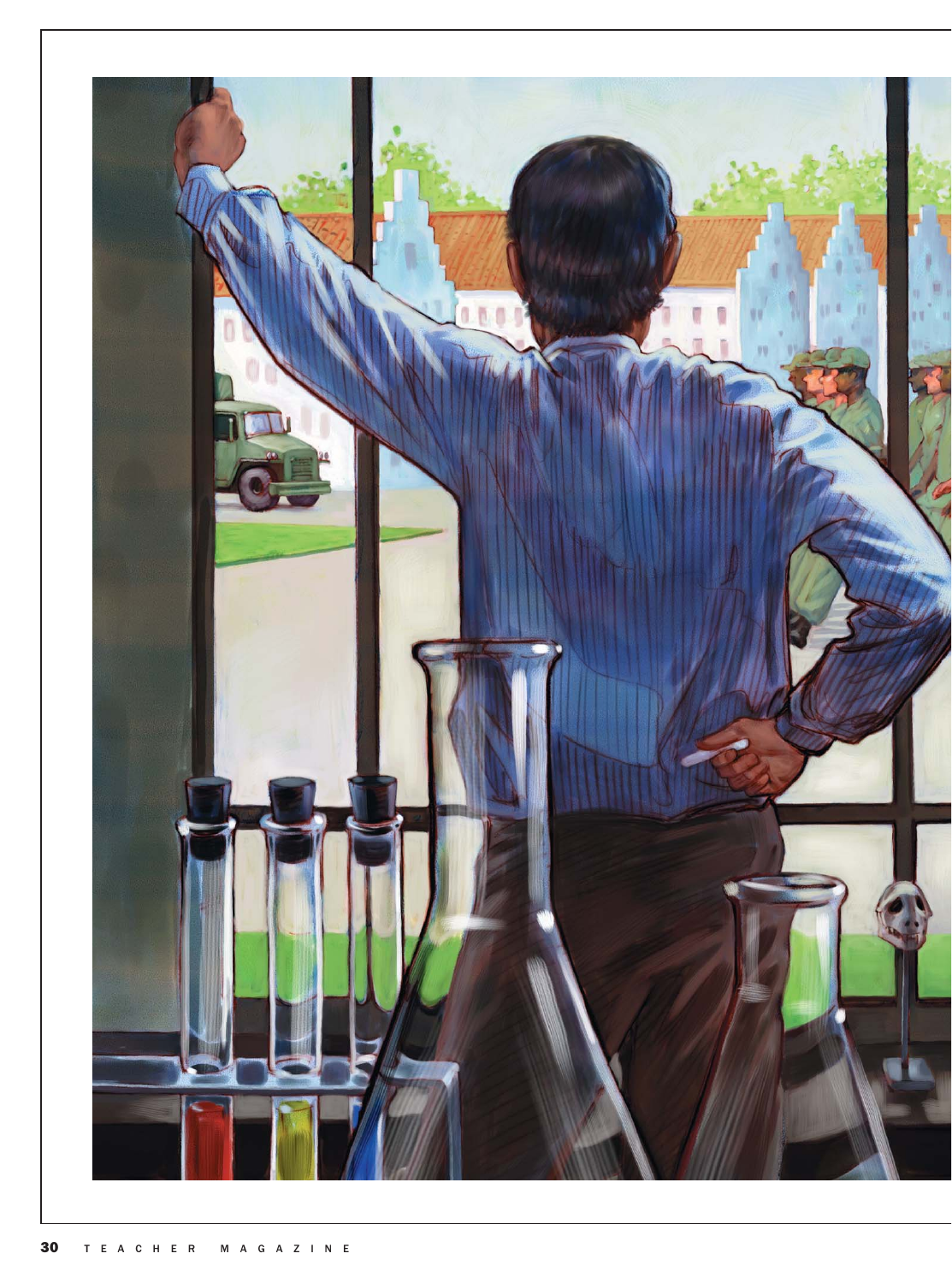## home Growing up as a military kid overseas

during the Cold War was often a rootless existence. But one teacher helped give the author a solid footing that endured for decades.

> uried somewhere under what's now known as Patch Barracks, a U.S. Army base outside of Stuttgart, Germany, is a statue of a buffalo. I've seen grainy photos of the monument, which was the mascot of the Nazi tank regiment that called the same fenced-in warren of whitewashed concrete buildings *Kurmaerker Kaserne* during World War II. Legend has it that as the war drew to a close, the statue was torn down and pushed by a bulldozer into a nearby bomb crater, along with

other debris from the dying regime. Chances are the bison could have just as easily been scrapped, but when I arrived at Patch Barracks with my family as a rising 8th grader in summer 1982, it was an image that drew me in with surprising power. other debris from

As an "army brat," the son of a career military officer, I had been used to packing up my life and moving to a different base, a different state, or a different country every few years. At age 12, I'd already lived on three continents and attended a halfdozen schools. This wasn't even my first time in West Germany as my father had had an earlier tour of duty there when I was just 4, on a helicopter airfield near a small village a few hundred miles north.

Most military kids will tell you that their early years are a blur, and in many ways, mine were. Before moving to Patch, the places I'd lived were virtual way stations that, like boring rainy afternoons, were more to be endured than enjoyed. But moving to Stuttgart was different—I was about to start high school, a defining moment in any kid's life, and as I walked around the base, Alexander M. Patch American High School jumped out at me. It would have been hard for it not to; it was one of two buildings on base that didn't resemble World War II holdovers, most of them with whitewashed concrete walls and tiled roofs, like Swiss chalets on steroids. Instead, Patch High was all odd angles, glass, and gleaming metal, more an architect's dream of a school than the real thing. Inside, chimes announced the change of classes in hushed tones, every classroom overlooked either woods or a courtyard, and the newness of the building

by MARK TONER illustrations by MATT COLLINS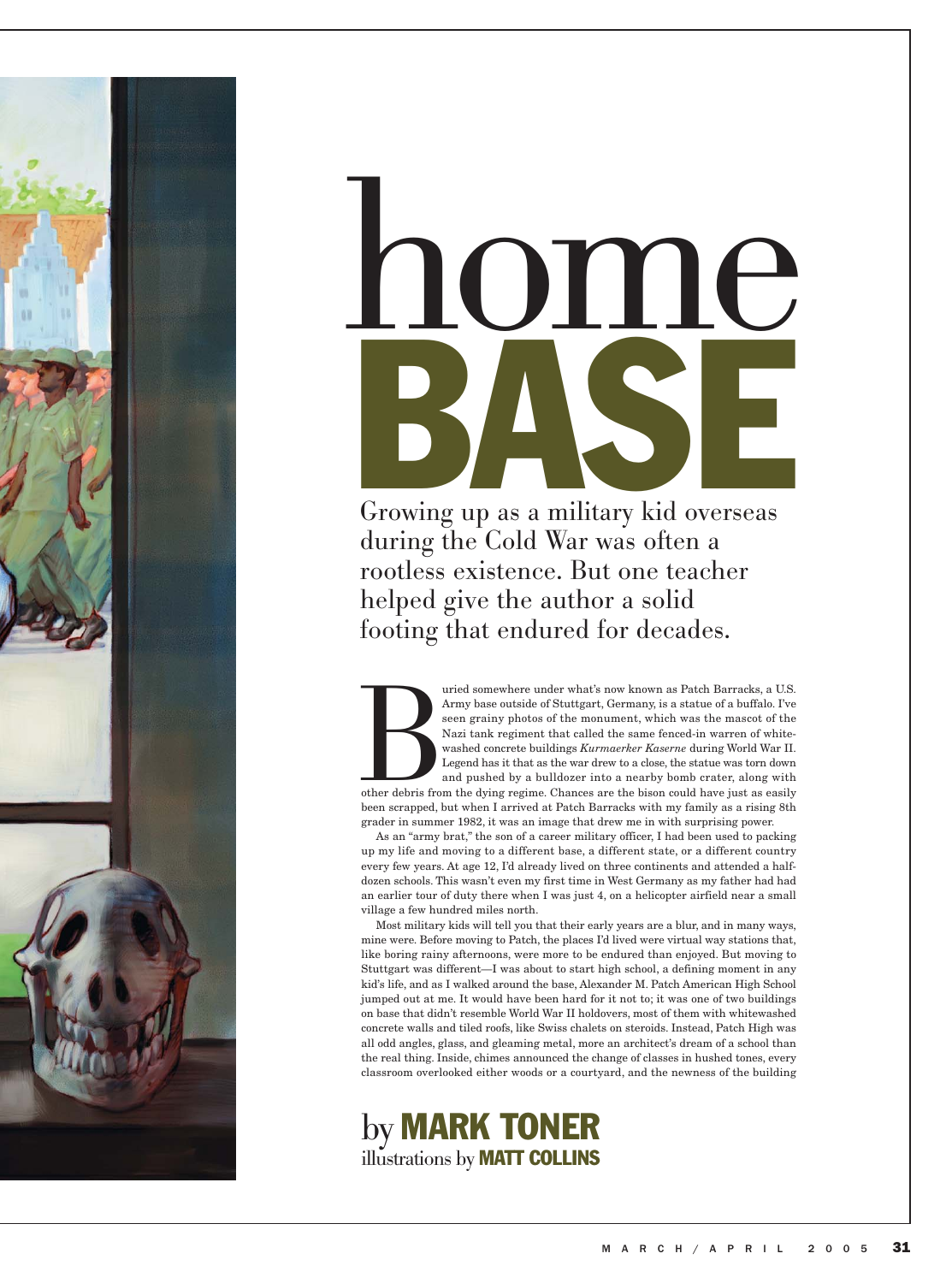made me all the more excited about starting high school in a very different place.

At the same time, I was struck by the notion of being educated on an old, halfforgotten parcel of the past—it hinted at something lasting, just waiting to be unearthed. As I wandered the base that first summer, I often glanced at the ground. I didn't really expect to see a chunk of the granite buffalo, but I wouldn't have been surprised if I had. For me, that summed up life as a military kid, a life that can be as transient or as immersive as you make it. Some of my friends would end up spending all their free time exploring Europe on cheap chartered buses, and others would rarely leave base, passing the days watching six-month-old sitcoms on American Forces Network. The experience could be exhilarating or melancholy, lonely or filled with the camaraderie that comes from sharing a unique experience, and my time at Patch High was all of these things.

It also took place more than two decades ago, when the Cold War was gradually coming to an end. By the time the Berlin Wall fell, I'd been back in the states for years, my former Patch classmates scattered around the globe. Although the military is now fighting a different kind of war, 104,000 students still attend about 220 schools operated by the Department of Defense in 13 countries and some half-dozen states. With military personnel rotating in and out of duty stations every few years, many of these students will attend several DOD-run schools before graduating. And in the blur of bases and school buildings, it'll be the teachers—no-nonsense spouses of career military personnel as well as American expatriates with a love for living abroad who help keep the kids grounded.

That was definitely true in my case. In fact, after the recent passing of one of my Patch teachers, I was reminded of just how extraordinary those educators can be.

the Soviet system," said the<br>
narrow-eyed, uniformed of-<br>
ficer as he paced in front of<br>
the history class, "is based<br>
on the premise of"—and<br>
here he threw in a lugubriously incompre-<br>
hensible Russian word that must have narrow-eyed, uniformed officer as he paced in front of the history class, "is based on the premise of"—and here he threw in a lugubriously incomprehensible Russian word that must have clocked in at just under a dozen syllables. "That means 'Everyone screws everyone.'"

One thing you had to give my 8th grade history teacher: His guest speakers were rarely dull. The more this particular one talked about the evils he'd witnessed on the streets of Moscow, the tighter the line he paced became; the only thing missing was the obligatory chain-smoked cigarette dangling from his fingers. Even then, as a naive 12-year-old, I was reminded of the overblown scare talk I'd heard on television and in movies, only the dangers weren't sex or drugs but the menace of international communism—like *Scared Straight!* meets *Dr. Strangelove.*

These monologues should have been funny, but it was hard to find much humor beyond the gallows variety. ("Try not to think about what would happen if a hungover Russian janitor accidentally dropped a wrench into a missile silo" was a common faculty joke.) Tensions between the United States and the Soviet Union were high the year before I arrived in Germany, the *Bulletin of the Atomic Scientists*, which has monitored the threat of nuclear holocaust since the advent of the Cold War, moved the hands of its Doomsday Clock forward to four minutes before midnight; in 1984, it would move them ahead to three. And at the time, a few years before President Reagan started worrying aloud about Nicaraguans being a one-day car ride from

the Texas border, Western Europe was the clear flash point.

The summer after I arrived, antiwar protesters formed a human chain from the front gate of the base to a cruise missile silo more than 100 miles away. And when the made-for-TV movie *The Day After,* which depicts a nuclear attack on the United States, was shown on base, it wasn't the notion that Kansas City would be nuked that seemed far-fetched; it was the idea that Stuttgart wouldn't be.

Almost 20 years before 9/11, terrorism was already more than a colorcoded abstraction in Western Europe. Along with the usual back-to-school assemblies, we had the what-to-do-if-terroristsattack talks. We weren't issued duct tape, but our house had shatterresistant Mylar on its windows, and bomb threats were a common occurrence at school, with students filing out as uniformed MPs with bomb-sniffing dogs rushed in.

Being immersed in a military environment also offered opportunities for what's now called character education, not the

least of which was the Junior Reserve Officers' Training Corps, the high school equivalent of college ROTC. It wasn't exactly mandatory, but lots of kids wound up taking it anyway—kind of like PE, only with brass on the uniforms. In the course of a year and a half, I rose through the ranks, ultimately making it to sergeant, where instead of drilling, I was tasked with grilling: I supervised the lunch-time bratwurst stand that JROTC ran as a fund-raiser, urging my charges to load up the charcoal and keep the sausages turning. This was Germany, after all.

Lots of U.S. high schools offer JROTC, but taking it on an actual military base has one big drawback, at least to a self-conscious teenager. JROTC is considered an adjunct of the military, making the aforementioned uniforms "real" in a way that, say, a Boy Scout uniform isn't. That means your shoes had better be clean, and when you see an officer, you'd better salute. I managed to get through nearly 18 months of walking to and from school in uniform every Tuesday without bumping into my father, who, adding to the tension of the father-son salute, was a two-star general at the time.



Lots of schools offer JROTC, but taking it on a military base made the uniforms 'real' in a way that, say, a Boy Scout uniform isn't. That means your shoes had better be clean, and when you see an officer, you'd better salute.

> But one day, walking back from lunch, I saw him heading home for an unscheduled break. I suppose I could have bolted across one of the baseball fields, but instead I offered up a snappy salute as he walked by. Also, traipsing through dirt and grass would have meant scuffed dress shoes and God knows how many push-ups back at school.

Despite the Cold War mind-set and my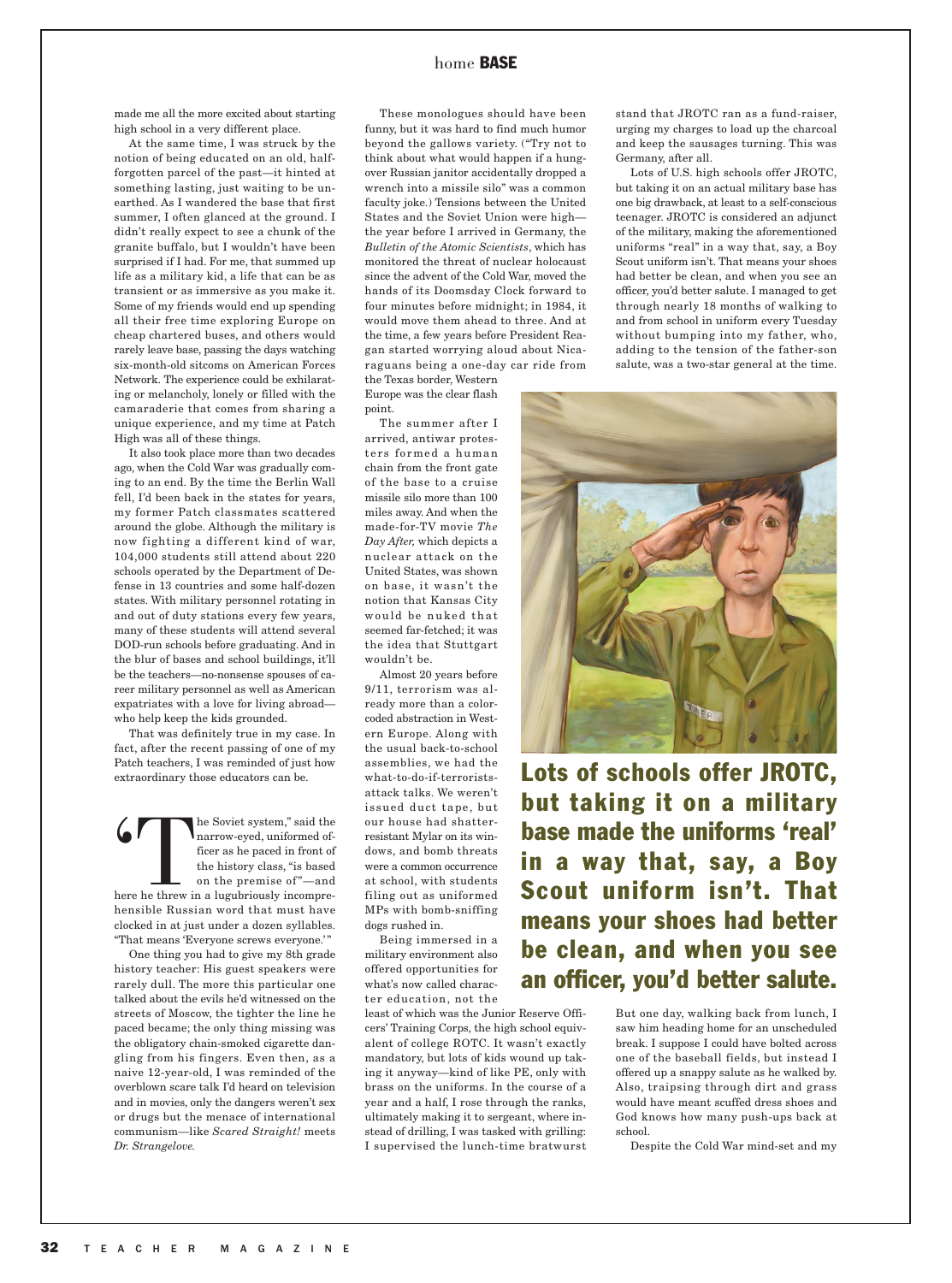vaguely Pattonesque stint as a grill sergeant, Patch was definitely *not* a military school. The Department of Defense Education Activity system is run by civilians, with bits and pieces of the curriculum picked up from across the United States. During my time there, my English textbook, as I recall, was simply known as the "Nebraska curriculum," while the science program had been developed by an association of independent schools.

The teachers, too, are virtually all civilians. Today, there are more than 8,700 in DODEA schools, with about 6,500 working overseas. The job requirements and salaries are comparable to those in big urban districts, starting around \$33,000 a year. And despite the regimented elements of student life—or maybe because of them—most of my teachers tried to make the school experience similar to the stateside one, with perhaps a bit more slack thrown in for good measure.

Consider the senior prank. One morning each fall, administrators would find a VW Beetle parked in the school's lofty, cathedrallike lobby—a lobby entered through decidedly smaller-than-Volkswagen-size doors. It was a mystery: Was the car disassembled and brought inside in pieces? Was there a hidden loading dock?

Given that a good number of seniors arrived at Patch just months before school started, I always assumed that a teacher was the mastermind, or at least the font of institutional memory that kept the prank alive. But I never found out for sure. We moved back to the states the summer after my sophomore year, a full 12 months before I would have been inducted into the ranks of the knowing.

s a younger kid, I'd always as-<br>sumed that students were generally a blur to most teachers,<br>and I'll sheepishly admit that<br>my teachers were pretty much<br>a blur to me, too, easily sorted into the<br>archetynes that have filled sumed that students were generally a blur to most teachers, and I'll sheepishly admit that my teachers were pretty much a blur to me, too, easily sorted into the archetypes that have filled comic books since the days of Archie and Jughead. That wasn't the case at Patch, though. During my three years there, I had a PhD-toting English teacher who claimed to have come to Stuttgart by way of Beverly Hills and dropped the names of film industry folks to prove it; a gruff, bearded humanities teacher who tackled Renaissance art and freshman torture with equal relish; a former football coach turned algebra teacher who, we were convinced, lived in a rusted old camper in front of the base cafeteria; and a German French teacher—that is, a German citizen with a love of all things French (which seemed odd, given the past several centuries of European history), who taught us to stress our e's and u's with a decidedly Teutonic flourish.

But when it came to high drama in the classroom, none could top Robert Hanks, my 9th grade science teacher, who looked

every bit the mad scientist, and it wasn't just the white lab coat that did it. What little hair the 40-something teacher still had was molded into a frizzy patch atop his forehead; he also wore what looked like government-issue glasses from a 1950s edition of *Popular Mechanics*. What kind of scientist he actually was, though, was less clear.

A friend of mine had Mr. Hanks the year before I did, but all I'd learned about the teacher's classroom demeanor was that

after my classmate wrote his name on a table using the wick of an alcohol burner and then set it ablaze, the resulting conflagration didn't cause any great damage to his grades or disciplinary record. So I assumed Mr. Hanks had to be at least somewhat easygoing.

It took only 15 minutes of my first day of class for this notion to be dispelled. "That," the science teacher boomed as he pointed to a student who'd made an innocent comment, "is pure, unadulterated garbage!" That was pure Mr. Hanks, aggressively but good-naturedly picking on the distracted and the distant, sometimes throwing their notebooks across the room or threatening to chuck their work out the window. In a typical class, he'd rip through a section of a biology unit, touching on a half-dozen other topics in the process, then round out the hour gossiping happily with a handful of kids.

At the time, my in-class distraction was drawing detailed, if poorly rendered, cartoons in the style of *Mad* magazine, with my teachers often

serving as subjects. Mr. Hanks' likeness usually wielded a box of Pop-Tarts, a prop used to discuss healthy diets, and I'd draw him with spittle coming out of his mouth as he railed about the evils of junk food. I think he may have seen one of my drawings—in fact, I may have shown it to him. Either way, he found it hysterical.

But I wasn't the only one drawing. One morning, the class, for reasons now forgotten, was discussing family crests, and Mr. Hanks chose to create one for me as an example. It had a dissected frog at the top that looked a little like me (I wasn't a big fan of dissection), a snail (because he knew I was taking French and, probably, because I was slow to get homework done), and a JROTC insignia (an homage to my grilling

skills). This wasn't the first time Mr. Hanks had picked on me, a gawky only child who hated the spotlight—earlier in the year, he'd made a production of lending me a ludicrously complex college-level textbook that for years afterward gave me nightmares about what college might bring. I'd like to think that Mr. Hanks gave me the extra attention because he saw a gleam of promise, something that compelled him to try to reach me. But that wasn't the case. He did the same for every student.



One morning each fall, the administrators would arrive to find a VW Beetle parked in the school's lofty, cathedrallike lobby—a lobby entered through decidedly smallerthan-Volkswagen-size doors.

> In many ways, he was the stereotypical teacher kids both hope and fear they'll wind up getting. But there was something else about him. Early in the year, the topic of discussion turned to evolution, as it often did in Mr. Hanks' classes, and one student asked a question about how religion played into it.

> "There is no God," Mr. Hanks said matter-of-factly, staring at the class for a moment before turning back to the whiteboard.

> At first, I was stunned. *Is he allowed to say that?* I wondered to myself. I'd had a lot of good teachers, and it was their impartiality, their dispassionate, evenhanded approach to their subjects, that I'd remembered. Here was someone actually